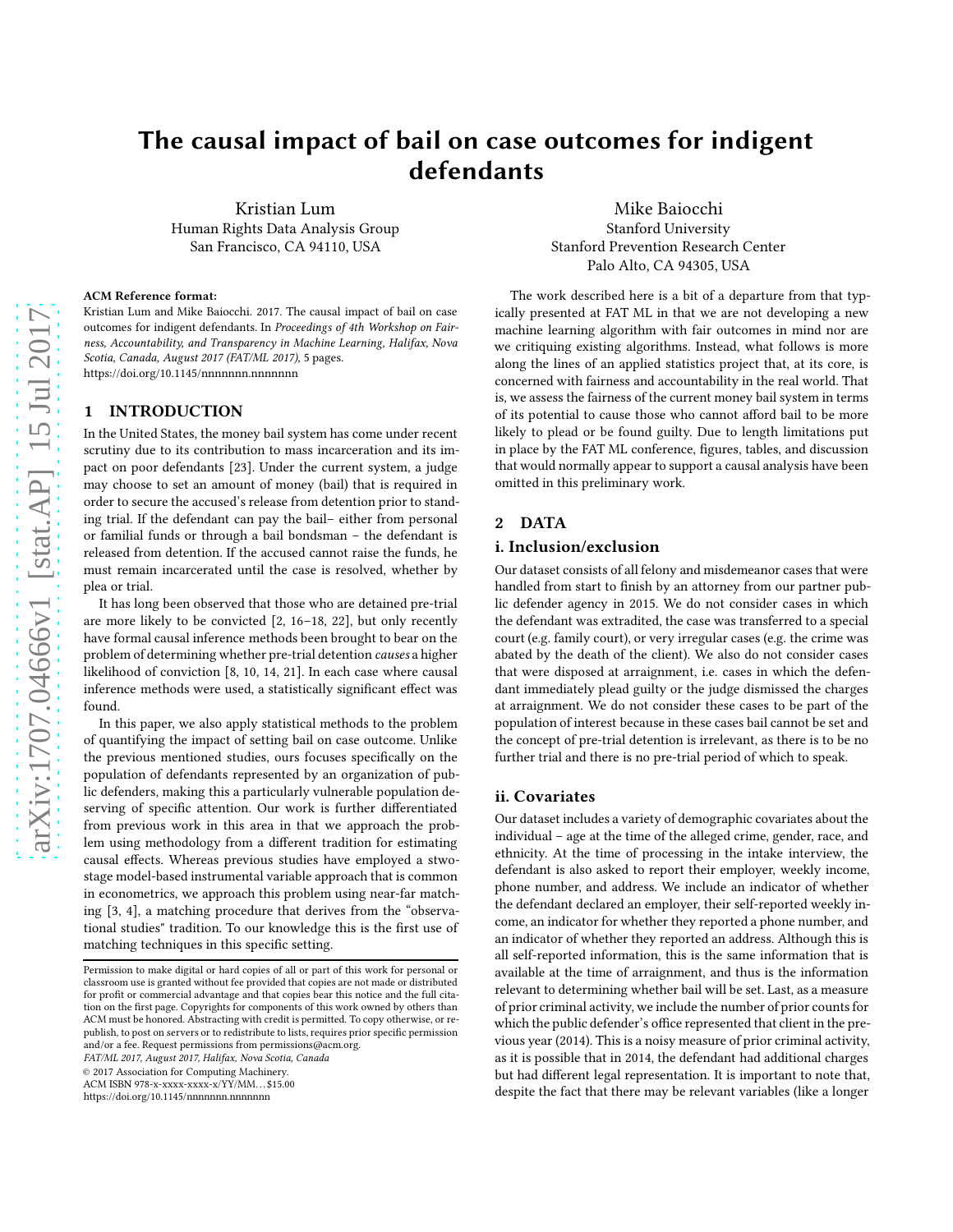criminal history variable) that are omitted from the analysis, the instrumental variable method we employ allows us to obtain causal estimates nonetheless.

For each case, our dataset also includes information about the charges against the defendant– the type of the offense (misdemeanor or felony), the most serious charge against the defendant (the "top charge"), the class of the most serious charge (A, B, C, D, E). The top charge in the case is a specific category that describes both the nature of the crime as well as the severity, in most cases denoted by the number following the crime description, e.g. "Assault 3".

#### iii. Outcome and treatment

Outcome. The outcome variable of interest, G, is an indicator of whether the defendant was found guilty. Specifically, we set  $G = 1$ if the final disposition of the case was a guilty plea (the defendant plead guilty without going to trial) or a guilty verdict (the case went to trial, and the defendant was found guilty), and  $G = 0$  if the case was dismissed (the charges were dismissed without going to trial) or the defendant was acquitted (the case went to trial, and the defendant was found not guilty). We treat  $G$  as missing if a final determination has yet to be made.

Treatment. As the treatment variable,  $T$ , we use an indicator that denotes whether bail was set in the case. Although our hypothesis for how the money bail system causes worse case outcomes revolves around pre-trial detention– not the setting of bail– pretrial detention only occurs if bail is set and the defendant cannot pay. Thus the proximate cause of pre-trial detention is the setting of bail.

## iv. Instrumental variable

For the instrumental variable (IV), we calculate a measure of judge strictness or severity. To conform to the conventions of near-far matching, we calculate this so that low levels of the IV correspond to more strict judges, and higher levels of the IV to more lenient judges. Several other analyses have used judge severity as a pseudorandomizer [\[1,](#page-4-12) [13,](#page-4-13) [15](#page-4-14)]. In particular, [\[12](#page-4-15)] use a similar instrumental variable in an analysis how judges determine to whom they grant pre-trial release and the likelihood with which individuals who would have been released would have failed to appear in court. Other studies also rely on judge randomization or quasi-randomization in assessing the causal impact of incarceration or probation on recidivism [\[5](#page-4-16), [9](#page-4-17)].

At the core of all of these analyses is the assumption that some part of the decision-making process depends on features of the judge, rather than the facts of the case, and that defendants are pseudo-randomized to judges. Though we do not have room to describe the process by which defendants are assigned an arraignment judge here, we believe that this procedure meets the standards for pseudo-randomization. Our identification strategy makes use of the insight that some judges are predisposed to set bail ("strict") and others are less likely ("lenient"). More technically, our "pseudo-randomizer" is a judge's rate of granting pre-trial release without bail, for a specific crime type, relative to other judges in that region.

We calculate the instrumental variable separately for each administrative region and crime (e.g. Assault 3), resulting in a judgeregion-crime-specific measure of severity. Similar to [\[10](#page-4-7), [14\]](#page-4-8), we use a leave-one-out method for calculating this variable so that the ith defendant's own outcome does not influence the calculation of the instrumental variable for his case. Let  $T_{i b c i}$  denote the treatment variable (1 if bail was set; no otherwise) of the ith individual seen by judge  $j$  in region  $b$  with top charge  $c$ . We define  $T'_{jbc i} = 1 - T_{jbc i}$ . Then, we calculate judge severity measure for the  $i^*$ <sup>th</sup> defendant as follows:

$$
S_{jbc}^{(i^*)} = \frac{1}{n_{jbc} - 1} \left( \sum_{i} T'_{jbci} - T'_{jbci^*} \right) - \frac{1}{n_{bc} - 1} \left( \sum_{i,j} T'_{jbci} - T'_{jbci^*} \right),\tag{1}
$$

where  $n_{ibc}$  is the number of cases with top charge c seen by judge *j* in region  $b$ , and  $n_{bc}$  is the number of cases with top charge  $c$  seen in region b.

#### 3 METHOD

Current recommendations for best practices in observational studies of medical interventions typically favor a matching approach, rather than the two-stage model-based inference that is popular in econometrics [\[6\]](#page-4-18). In this study, we use near-far matching. The logic of near-far matching follows the design of a randomized experiment that suffers from noncompliance with the randomization - this is sometimes called an "encouragement design" [\[11](#page-4-19)]. In encouragement randomized trials, some physicians are randomly assigned to be "encouraged" to perform or suggest a particular treatment to their patients, others are not [\[7](#page-4-20)]. The result is that some patients, even after accounting for their own personal attributes or the severity of their condition, are more likely to receive the treatment due only to the level of "encouragement" their physician received. Analogous observational studies in which there is patient-independent variability in the physician-specific inclination towards a treatment can be undertaken in this setting if patients are pseudo-randomized to physicians. Methodology for these studies exploits this randomized push towards receiving the treatment to isolate the "natural experiment" that exists in the data [\[24\]](#page-4-21).

Near-far matching mimics a randomized encouragement trial by preferentially creating matched pairs of observations that are (i) as nearly identical in pre-exposure variables as possible ("near in covariates"), while (ii) being as dissimilar as possible in their pseudorandomized push to either be exposed or unexposed ("far in their encouragement"). Pairwise covariate proximity is measured by calculating the Mahalanobis distance between covariate vectors. A non-bipartite matching algorithm is then used to find a set of pairings that minimizes the Mahalanobis distance between the matched pairs while maximizing the pairwise difference in the instrumental variable. In our case, this would look like finding two identical defendants – that is, who looked the same in all ways measured in our data set prior to the bail-setting hearing, but one defendant was routed to a "strict" judge and the other defendant was routed to a "lenient" judge. Note that within this pair we are attempting to isolate the judge's predisposition and use it as the determining factor for bail-setting, rather than allowing differences in the factsof-the-case being the determining factor.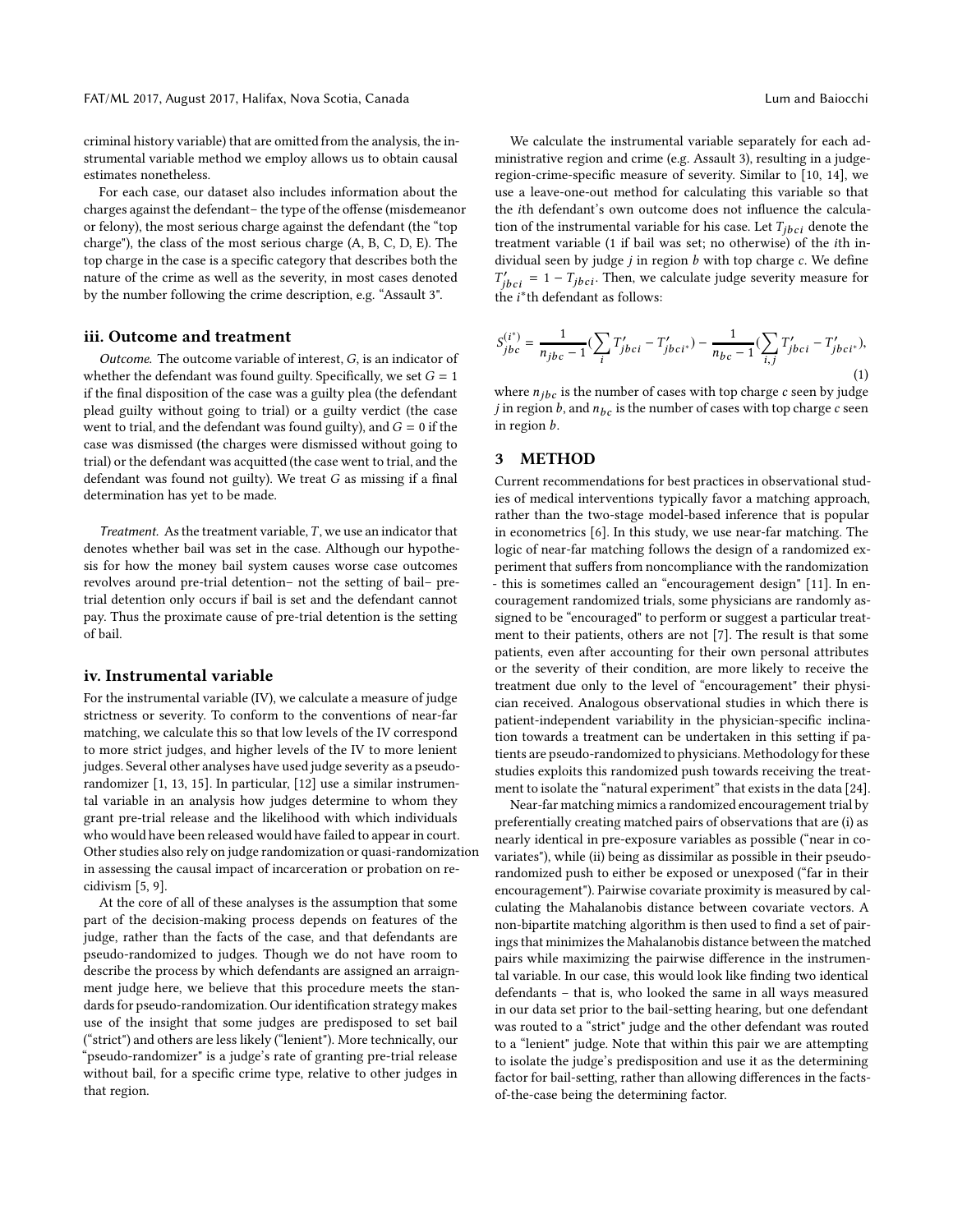The causal impact of bail on case outcomes for indigent defendants FAT/ML 2017, August 2017, Halifax, Nova Scotia, Canada

Matching-based study designs focus heavily on the task of identifying reasonable comparator groups and limiting the analysis to those observational units. That is, we exclude observations because the real world data set did not give rise to suitable comparators. Most modern matching algorithms have a optimal ways for finding the most "dissimilar" or "uninformative" units and removing them from the analysis. In our study we use sinks– "phantom" observational units that have the unique property that they are perfect matches to all real data points. The matching algorithm then runs on the augmented data set– real and "phantom" observations. The algorithm will tend to pair hard-to-match observational units to the sinks. In this implementation of near-far matching, we automatically select the optimal number of sinks by maximizing the F -statistic of a hypothesis test that measures the "strength" of the instrumental variable, i.e. the degree to which encouragement correlates with treatment assignment. If a real observation is matched to a sink then we remove that observational unit from our analysis.

The output of the matching procedure is a set of matched pairs,  ${i_1,i_2}$  for  $i = 1,..., I$ , where  $i_1$  and  $i_2$  are is the indices of the encouraged and unencouraged defendants, respectively, in the ith pair. Then, for example,  $G_{i_1}$  and  $G_{i_2}$  are the case outcomes for the *i*th matched pair. Similarly,  $T_{i_1}$  and  $T_{i_2}$  are the the indicators of whether bail was set for the encouraged and unencouraged defendants, respectively, in the ith matched pair. Although not immediately obvious, the instrumental variable is embedded in the subscript notation, as those defendants who had high values of the IV are assigned to  $i_1$  and those with low levels of the IV to  $i_2$ . Having obtained matched pairs, inference is then a relatively straightforward. The causal relationship is measured by estimating the "effect ratio" as,

$$
\lambda = \frac{\sum_{i=1}^{I} G_{i_1} - G_{i_2}}{\sum_{i=1}^{I} T_{i_1} - T_{i_2}}.
$$

This quantity deserves a bit of attention to aid interpretation. In technical terms, one can describe  $\lambda$  as a complier average causal effect of the risk difference which is conditional on the matched set. It measures the ratio of the difference in outcome between the encouraged and unencouraged groups to the difference in treatment. More informally, one can describe the estimate as the increase in probability of conviction due to bail setting for those defendants whose bail determination was likely to switch based on the type of judge that presided over the arraignment.

The specific details of our matching procedure are as follows. We first stratify all defendants in our dataset into top charge-regiongender groups. These are the groups within which pairs will be created, forcing an "exact match" on the top charge, region, and defendant gender of the case. For example, female defendants in region A whose top charge was Criminal Mischief 2 will only be matched to other female defendants in region A whose top charge was Criminal Mischief 2. Within these groups, we use the nearfar package in the R computing environment to match similar defendants to one another [\[19\]](#page-4-22). The output of this procedure is a set of pairs of same-gender defendants who are each accused of identical crimes in the same region and who are maximally similar on

all other covariates. Paired defendants differ in that they were arraigned by judges with differing levels of severity. Not all defendants are paired– some are dropped as described to achieve the best possible inference.

## 4 RESULTS

#### Covariate balance

After the matching procedure is complete, we are left with  $n =$ 61,486 defendants in our study. We first assess whether our matching algorithm has successfully achieved covariate balance between the two groups, i.e. whether the encouraged group is similar to the discouraged group in terms of its observable covariates. This is shown in Table [1.](#page-2-0) We find that we were able to obtain excellent balance. For all covariates (i.e. all variables except the treatment, IV, and outcome, which are not meant to be minimized), we attained a standardized difference of less than 0.01. That is, the average difference between the encouraged and unencouraged defendant in each pair for each covariate was less than 1% of one standard deviation. This far exceeds the accepted standard that the standardized differences ought to be less than 10% [\[20\]](#page-4-23). These tables do not include a charge or region variable because defendants were matched only to other defendants who shared the same top charge and region. So, in some sense, these tables under-state the degree of balance by not explicitly showing that we have attained perfect balance on top charge and region.

<span id="page-2-0"></span>

|                    | Encouraged | Unencouraged | St Dif |
|--------------------|------------|--------------|--------|
| Guilty             | 0.41       | 0.40         | 0.03   |
| Bail Set           | 0.21       | 0.16         | 0.12   |
| IV                 | $-0.07$    | 0.07         | 1.18   |
| Age                | 32.69      | 32.71        | 0.00   |
| White              | 0.28       | 0.28         | 0.00   |
| Black              | 0.52       | 0.52         | 0.00   |
| Non-Hispanic       | 0.65       | 0.65         | 0.00   |
| Male               | 0.81       | 0.81         | 0.00   |
| Prior Records 2014 | 0.54       | 0.53         | 0.00   |
| Wkly Income        | 53.00      | 52.75        | 0.00   |
| Any Income         | 0.12       | 0.12         | 0.00   |
| Employer           | 0.17       | 0.17         | 0.00   |
| Phone Number       | 0.15       | 0.15         | 0.00   |
| Address            | 0.91       | 0.91         | 0.00   |

Table 1: Table of post-match standardized differences. Summary of data analyzed.

### Generalizability

Because our methodology drops some participants from the study so that we can obtain optimal matching, the next question to address is whether our matched sample– the population from which we will make estimates– is informative about the full dataset– the clients of our partner public defender in 2015. Though omitted for space, figures showing side-by-side comparisons of the population used in the analysis to the full study population for each covariate show no substantive difference in distribution. Thus we believe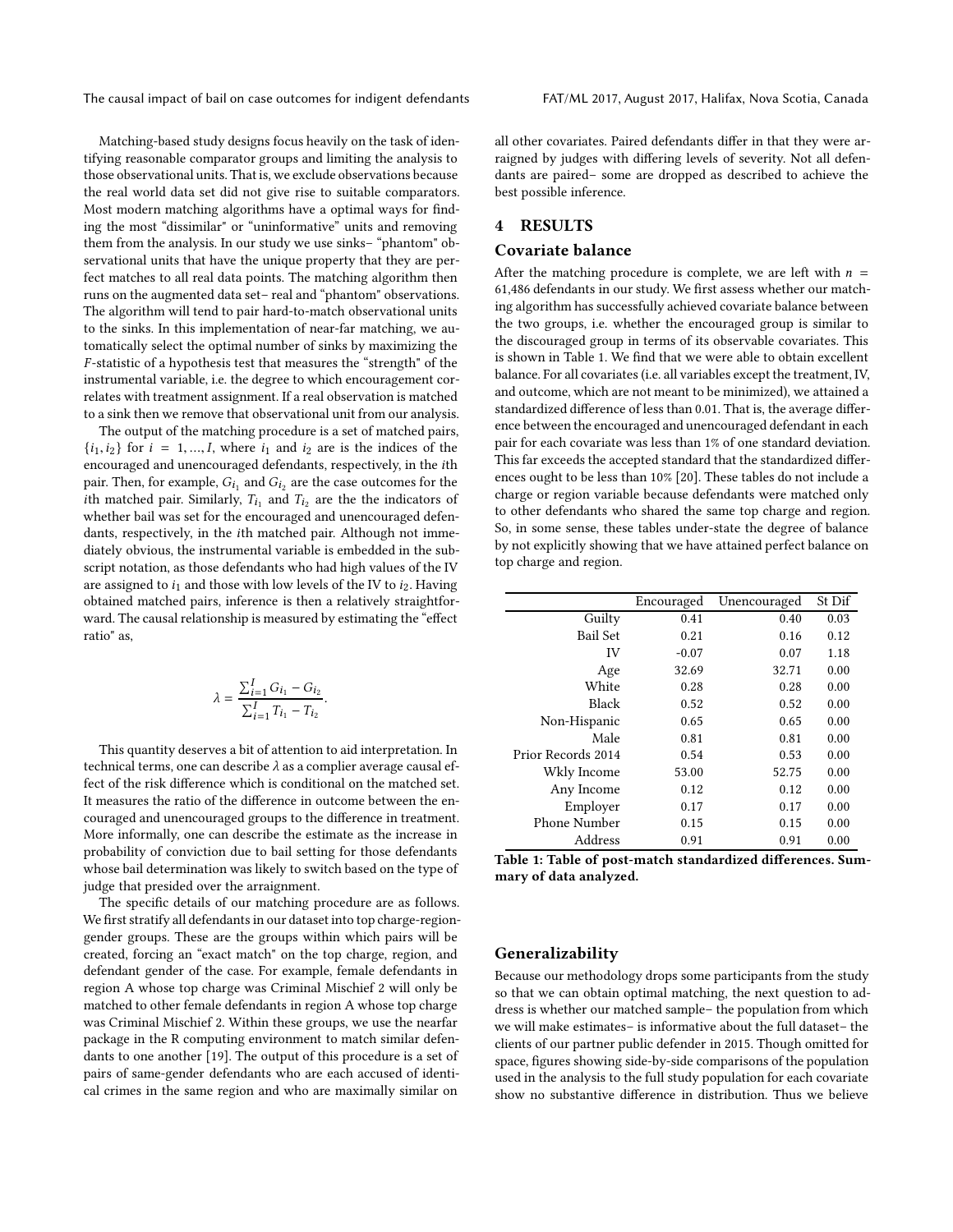that the results from our matched group are generalizable to an analysis of the study population.

#### Estimates

Table [2](#page-3-0) shows our estimates of  $\lambda$ , our measure of the causal impact of setting bail on the outcome of the case. The Est column displays a point estimate of  $\lambda$ . The Lo and Hi columns give the end points of a 95% confidence interval. The column labeled as  $n$ reports the number of observations in each stratum. The final column indicates whether the estimates are statistically significant at the  $\alpha$  = 0.05 level. We focus attention on the estimate at the top of Table [2](#page-3-0) referred to as the total estimate in the aggregate stratum. This is the global estimate across all case and defendant types and the focus of this study. This estimate should be interpreted as follows: for every additional 100 defendants that are assigned bail simply because they saw a stricter judge, an additional 34 guilty pleas or convictions will result that otherwise would not have. This represents a contextually meaningful increase in the probability of a guilty finding if bail is set.

We also present stratum-specific estimates for a variety of stratification schemes. The focus of our analysis is on the aggregate effect estimate, though we report the others for completeness. For many stratum-specific estimates, there is insufficient data to obtain estimates with small enough confidence intervals to definitively determine whether there was a positive or negative impact. In some cases, the absolute value of the end points of the confidence interval exceeds 1, resulting in an estimated interval that extends beyond the possible range for an estimate that corresponds to an increase in probability. Although the interval contains out-ofbounds values, we report them as-is to emphasize the instability of those particular estimates. Due to the reduced sample sizes from stratifying and resulting reduction in statistical power, statistically significant differences between stratum-specific estimates are not possible. However, these stratum-specific estimates are suggestive sub-analyses that can be used to guide future research.

<span id="page-3-0"></span>

|            | Stratum | Est     | Low     | Hi   | n     | $\star$ |
|------------|---------|---------|---------|------|-------|---------|
| Aggregate  | total   | 0.34    | 0.2     | 0.49 | 56734 | $\star$ |
| Region     | A       | 0.43    | 0.23    | 0.63 | 17010 | $\star$ |
|            | B       | 0.34    | 0.14    | 0.54 | 17936 | $\star$ |
|            | С       | $-0.07$ | $-0.52$ | 0.33 | 7290  |         |
|            | D       | 0.66    | 0.13    | 1.35 | 12174 | $\star$ |
|            | E       | 0.88    | 0.11    | 2.89 | 2324  | $\star$ |
| Crime Type | Felony  | 0.22    | $-0.12$ | 0.58 | 8448  |         |
|            | Misd.   | 0.37    | 0.22    | 0.53 | 48286 | $\star$ |
| Gender     | Male    | 0.31    | 0.16    | 0.45 | 46118 | $\star$ |
|            | Female  | 0.65    | 0.12    | 1.27 | 10532 | $\star$ |

Table 2: Estimated causal impact of setting bail on judicial outcome

#### Sensitivity Analysis

Inherent to any methodology that relies upon instrumental variables is an unverifiable assumption regarding the IV's relationship to the (unobserved) covariates, treatment, and outcome. If these

assumptions are unmet, it is possible to estimate a causal relationship where none exists. We perform a sensitivity analysis to assess the robustness of our inference that there exists a positive causal relationship between setting bail and conviction in a case.

Using the method described in [\[4](#page-4-11)], we find that in order for the inference that there exists a positive causal relationship to be false, it would have to be the case that there is some excluded variable that increases both one's odds of assignment to a strict judge and also one's odds of conviction substantially. The magnitude of this increase would have to be similar to increasing the odds of assignment to a strict judge by a third and increasing the odds of conviction by half. Because of our confidence in the psuedorandomization process to judges, we believe that the departure from randomization necessary to nullify our results is unlikely.

## 5 DISCUSSION

We find a strong causal relationship between setting bail and the outcome of a case for the clients of our partner public defenders– specifically, we find that for cases for which different judges could come to different decisions regarding whether bail should be set, setting bail results in a 34% increase in the chances that they will be found guilty. Though we approach the problem using a different tradition for analyzing observational data than other similar studies, our substantive findings support the conclusions of the recent literature in this area. That our estimate is significantly higher than reported in other recent work is consistent with our hypothesis that the effect of setting bail is likely stronger among vulnerable populations, such as those who rely on public defenders. It is also likely that our estimate deviates from other, recently reported estimates because of how we define the population to which the estimates pertain. For example, one of the recent cited studies considered only felonies. And, though it is not explicitly mentioned, it seems that several studies include cases that were disposed at arraignment, whereas we define our population to be cases that have made it past that stage. Regardless, combined with the other recent studies on the causal impact of setting bail, our study adds to the mounting empirical evidence that bail causes worse case outcomes. The real world implications of this are that there are likely many people–disproportionately, poor people– who have been convicted of crimes simply because bail was set.